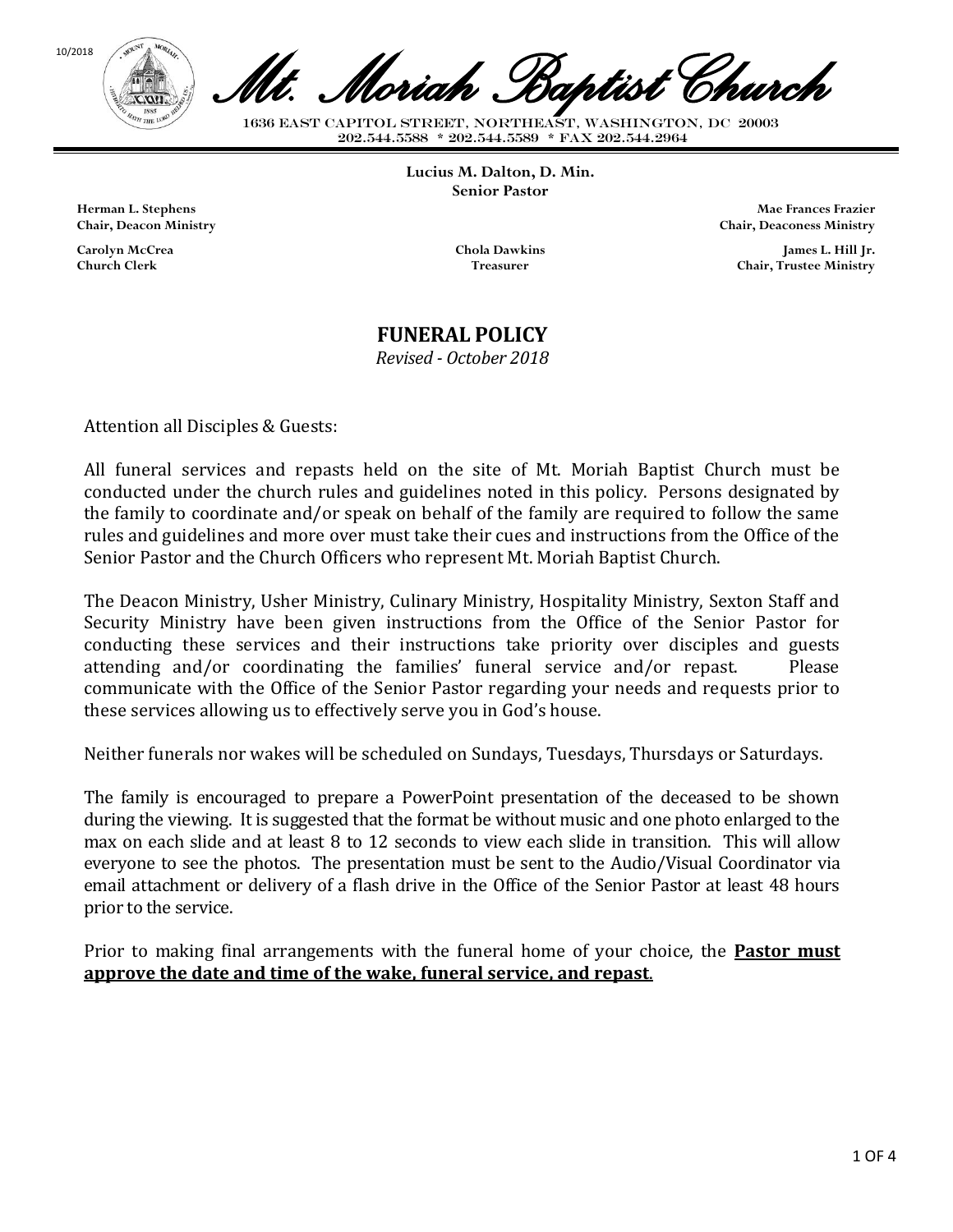



1636 EAST CAPITOL STREET, NORTHEAST, WASHINGTON, DC 20003<br>202.544.5588 \* 202.544.5589 \* FAX 202.544.2964 *Mt. Moriah Baptist Church*

**Lucius M. Dalton, D. Min. Senior Pastor**

**Herman L. Stephens Chair, Deacon Ministry**

**Carolyn McCrea Church Clerk**

**Chola Dawkins Treasurer**

**Mae Frances Frazier Chair, Deaconess Ministry**

> **James L. Hill Jr. Chair, Trustee Ministry**

#### **MEMBERS OF MOUNT MORIAH**

- 1. For members in good standing (active), Mt. Moriah Baptist Church will prepare a repast to be held in the lower auditorium of the church. If needed, ministries of the Church will be requested to assist with the food. There will is a standard menu for the repast. The church maximum budget for a repast is \$250. Families may supplement this if they will have more people returning than the budget will accommodate. If desired, the family may choose to host (cater) the repast on their own, in which case, the family will be responsible for paying for the repast.
- 2. At the request of the family, a small reception can be prepared where the family can gather on arrival for refreshment before lining up to enter the sanctuary for the viewing/wake. At the start of your planning and arranging of the funeral service **you must indicate** to the Office of the Senior Pastor if you desire to have this reception.
- 3. The Pastor will be in charge of all eulogies unless he decides to designate this responsibility to another ordained clergy member.
- 4. The order of service for the funeral service program is to be emailed or faxed to the Office of the Senior Pastor for the Pastor's approval three (3) days prior to the service. An approved sample order of service is included for your use. **Each family must print 250- 300 programs**, with at least twenty programs set aside for the Condolence Choir. The ideal length of time for a funeral is one hour to one hour and a half. If you plan to distribute the funeral program during the wake/viewing, please print additional programs to accommodate everyone.
- 5. The program for the service must be approved by Pastor Dalton before you take it to the printer. Please call the Office of the Senior Pastor with questions you may have regarding what can be added to the sample order of service.
- 6. Repasts are coordinated by the Culinary Ministry. The coordinator will contact you to discuss the number of persons, time, set-up, and the menu for the repast.
- 7. Memorial services by sororities, fraternities, masons, ushers etc. must take place during the time of the wake/viewing. The request of the timing of the memorial service must be approved by the Pastor two (2) days prior to the service.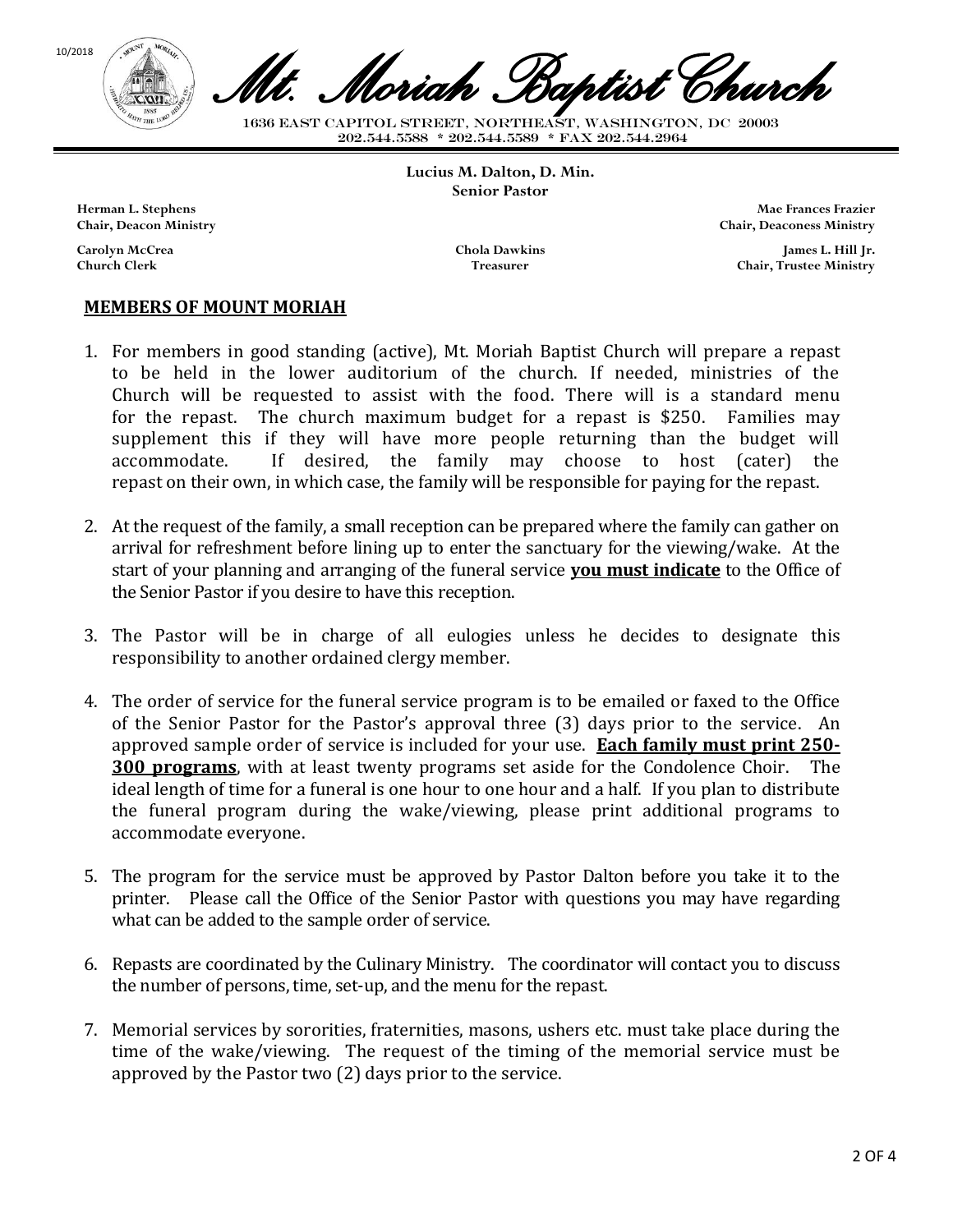

1636 EAST CAPITOL STREET, NORTHEAST, WASHINGTON, DC 20003<br>202.544.5588 \* 202.544.5589 \* FAX 202.544.2964 *Mt. Moriah Baptist Church*

**Lucius M. Dalton, D. Min. Senior Pastor**

**Herman L. Stephens Chair, Deacon Ministry**

**Carolyn McCrea Church Clerk**

**Chola Dawkins Treasurer**

**Mae Frances Frazier Chair, Deaconess Ministry**

> **James L. Hill Jr. Chair, Trustee Ministry**

- 8. The family must put in print on the funeral program those designated, by name, family members, persons/organization and ministry representatives, including any clergy, who they want to give expressions during the reflection portion of the service. Only those persons designated by the family will speak. These names must be printed in the order of service and are subject to the Pastor's approval. The persons who speak must be reminded to limit their remarks to 2 minutes each. Or the Pastor will designate a total of fifteen (15) minutes only for persons to speak. The Pastor reserves the right to coordinate clergy remarks from the pulpit as time permits.
- 9. The Acknowledgements are to be done by one person who will read special items for the family. Please limit card readings to 3 to 4 cards only. The Condolence Ministry representative will read the church paper and church letters sent to the church.
- 10. The casket must be closed prior to the beginning of the funeral service. It will not be reopened.
- 11. Disciples of our church who are active members are granted the church, lower level, choir, ushers, musicians, and Pastor at no charge. However, if the family is granted permission by the Pastor to have another clergy person to conduct the eulogy, the family is responsible and must pay the said clergy for his/her services prior to the funeral. Additionally, the credentials of your eulogist must be forwarded 48 hours in advance to the Office of the Senior Pastor for our records.
- 12. The funeral home is to provide a car for the Pastor/Clergy for transport to and from the cemetery.
- 13. Inactive members are not granted the same privileges as active members. Whether or not to hold a funeral at the church for an inactive member is solely up to the discretion of the Pastor.

## NOTE: THERE WILL BE NO SERVING OF FOOD TO ANYONE, UNTIL THE FAMILY HAS BEEN SERVED.